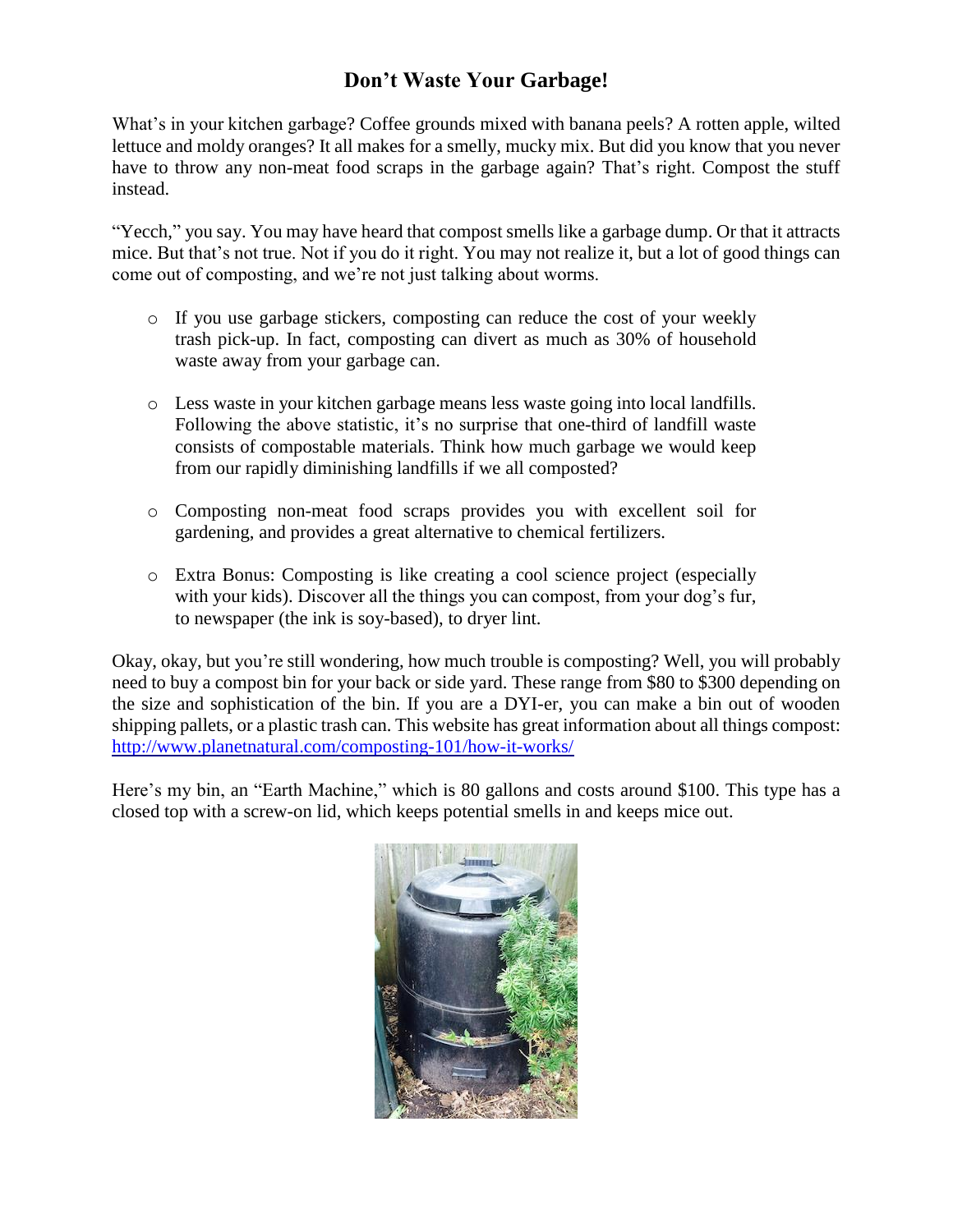You'll also need a small container for your kitchen, where you put food scraps before taking them outside to the larger bin. There are some nice-looking ones, either ceramic or stainless steel, that cost between \$20 and \$40. Many have a replaceable charcoal filter in the lid, which effectively reduces smells. Replace the filter when you start to smell something, every three or four months. Check out this guide to containers: <http://www.compostjunkie.com/compost-containers.html>

Here's my container, a steel one that makes me feel like I compost in the south of France.



Put your scraps in the kitchen container and once it fills up, take a trip to the backyard and dump it in the bin.